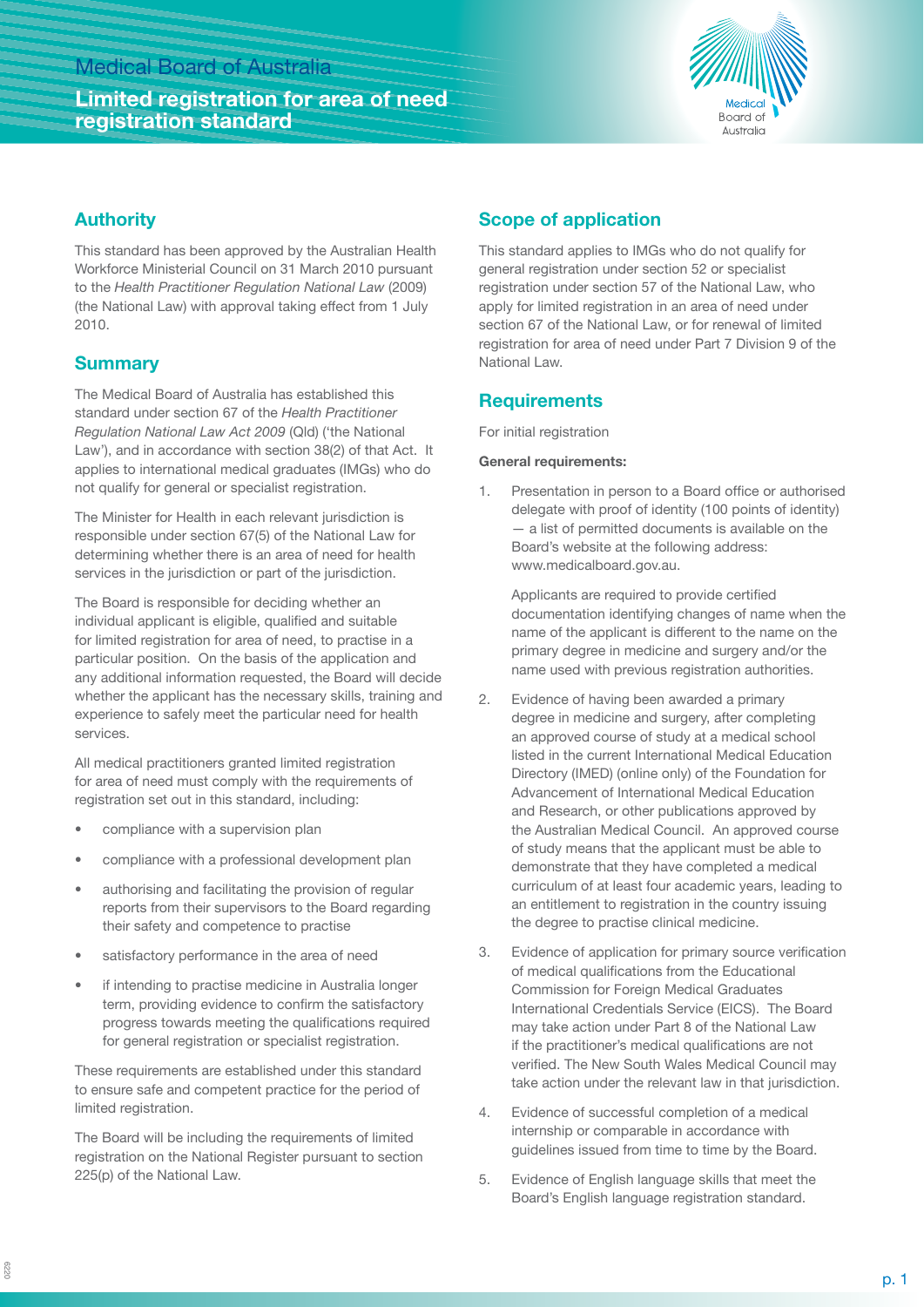# **Limited registration for area of need registration standard**



- 6. Evidence of work practice history that meets the Board's recency of practice registration standard. This must include a resume that describes the applicant's full practice history and any specific clinical training undertaken. Any gaps and/or overlaps in practice history from date of qualification to the present must be included and explained.
- 7. Details of registration history including certificates of good standing or registration status from each registration authority with which the applicant has been registered in the previous ten years (supplied where possible directly to the Board from the relevant registration authority).
- 8. Sponsoring employer's written confirmation of offer of employment.
- 9. Statement from the sponsoring employer including:
	- a) employer contact details
	- b) position description including key selection criteria addressing clinical responsibilities and qualifications and experience required
	- c) name, qualifications and contact details of the proposed clinical supervisor/s
	- d) details of a supervision plan, prepared in accordance with any Supervised Practice Guidelines issued from time to time by the Board, providing details of proposed supervisor/s and how supervision will be provided to ensure the medical practitioner's ongoing development and safe practice.
- 10. Written confirmation from the proposed supervisor that they agree to provide supervision and to comply with supervision obligations as required by the Board.
- 11. Evidence of an area of need declaration for the geographical area and/or type of health service, for which there is a need, from the responsible Minister for Health or delegate in the jurisdiction in which the designated area of need position is located.
- 12. Satisfactory completion of a criminal history check undertaken by the Board that meets the Board's criminal history registration standard.
- 13. Any other information the Board requires under section 70 in order to determine whether the applicant is a suitable person to hold limited registration.
- 14. Board assessment of training, skills and experience of the applicant against the position description for the designated area of need position.

In addition to the general requirements above, specific requirements apply depending on the pathway through which the applicant is seeking to qualify for registration. There are three pathways to registration:

- competent authority pathway
- standard pathway
- specialist pathway

### **Other pathway specific requirements**

- Competent authority pathway:
	- a) certificate of Advanced Standing issued by the Australian Medical Council
	- b) satisfactory results of a pre-employment structured clinical interview (PESCI) required for any non specialist position if the Board determines the PESCI is necessary. The Board will base its decision on the nature of the position and level of risk.
- 2. Standard pathway:
	- c) successful completion of the Australian Medical Council MCQ examination and
	- d) satisfactory results of a pre-employment structured clinical interview (PESCI) required for any non specialist position, if the Board determines that the PESCI is necessary. The Board will base its decision on the nature of the position and level of risk.
- 3. Specialist pathway<sup>1</sup>
	- a) verification from the Australian Medical Council that the applicant has had an assessment of their specialist qualifications by the relevant specialist medical college against the position description for the designated area of need position, and the results of the assessment and
	- b) letter of recommendation from the relevant specialist college and confirmation that the applicant is fit to carry out the tasks necessary for the particular position, including any recommended limitations on the nature and extent of practice.

### **Requirements on limited registration**

The Board establishes requirements on the medical registration of all practitioners with limited registration for area of need. These relate to the requirement for the registrant to:

• comply with the supervision plan approved by the Board

6220